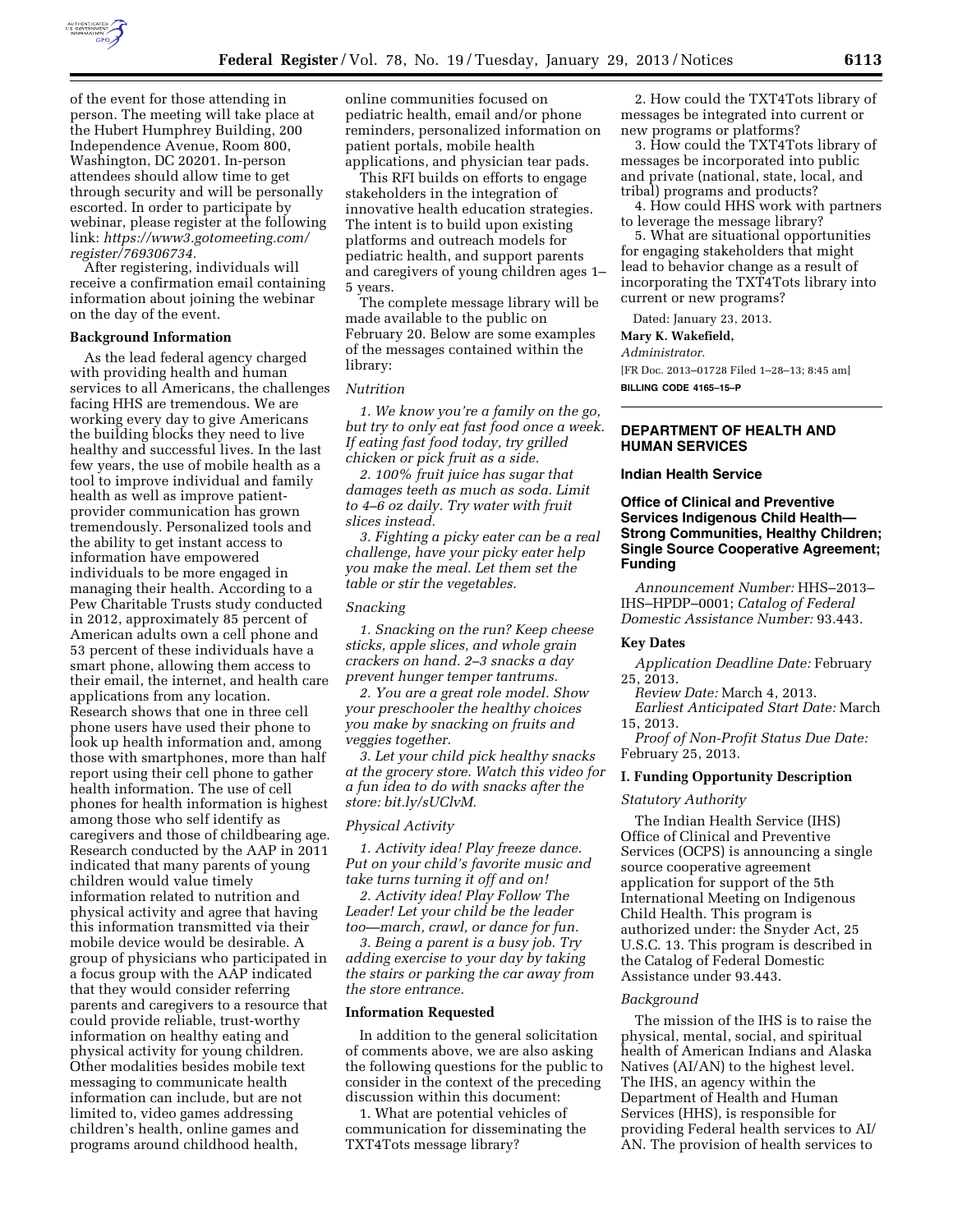members of Federally-recognized Tribes grew out of the special government-togovernment relationship between the Federal Government and Indian Tribes. The IHS is the principal Federal health care provider and health advocate for Indian people and its mission is to raise their health status to the highest possible level. The IHS provides a comprehensive health service delivery system for approximately 1.9 million AI/AN who belong to 566 Federally recognized Tribes in 35 states. The IHS Maternal and Child Health Program evaluates and improves the quality and access to care for AI/AN women and children.

### *Purpose*

The purpose of this IHS cooperative agreement is to work closely with the American Academy of Pediatrics (AAP) and jointly sponsor the 5th International Meeting on Indigenous Child Health which will take place April 19–21, 2013 in Portland, Oregon. This partnership will also include the Canadian Pediatric Society and the First Nations Inuit Health Branch, Health Canada. This meeting will bring together child health providers and researchers dedicated to working with AI/AN, First Nations, Inuit, and Metis children and families. The purpose of the meeting is to better understand the social and health needs of indigenous children internationally and to provide the opportunity for indigenous researchers and health professionals to share their experiences and findings. Best and promising community practices provide opportunities for multi-level engagements. The overall goal is to improve quality, outcomes and access to health care services for indigenous children.

# *Single Source Justification*

The mission of the AAP is to attain optimal physical, mental and social health and well-being for all infants, children, adolescents and young adults. There are no other organizations in the United States (US) that have a mission focused on all aspects of child health, including the health of indigenous children. The AAP Committee on Native American Child Health (CONACH) develops policies and programs that improve the health of Native American children. The CONACH members are committed to increasing awareness of the major health problems facing Native American children. The CONACH also conducts pediatric consultation visits to IHS and Tribal health facilities and works to strengthen ties with Tribes throughout the US. The CONACH has a long history of working with the IHS.

The AAP has also developed a Reach Out and Read program that includes a focus on AI/AN children. The AAP and the IHS have sponsored four international conferences on child health over the past nine years. These meetings bring together leading experts on indigenous child health issues and cultural understanding. There are no other conferences focused specifically on indigenous child health that include both the US and Canada at the present time. AI/AN infants, children and youth benefit from this longstanding relationship with AAP. Based on this understanding of each other's mission and the alignment of their work, AAP is uniquely qualified for this partnership. AAP has also created an Indian Health Special Interest Group as a forum for pediatricians and other licensed health care professionals serving AI/AN children to share successes and strategies, sponsor education programs that highlight aspects of providing care to AI/AN children, support the work of the CONACH by disseminating information, and link members to address problems specific to local or regional care of AI/AN children.

### **II. Award Information**

#### *Type of Award*

Cooperative Agreement.

# *Estimated Funds Available*

The total amount of funding identified for the current fiscal year FY 2013 is approximately \$100,000. Individual award amounts are anticipated to be between \$95,000 and \$100,000. Any award issued under this announcement is subject to the availability of funds. In the absence of funding, the IHS is under no obligation to make awards that are selected for funding under this announcement.

# *Anticipated Number of Awards*

One single source award will be issued under this program announcement.

#### *Project Period*

The project period will be for 7 months and will run from February 15, 2013 to September 14, 2013.

# *Cooperative Agreement*

In the HHS, a cooperative agreement is administered under the same policies as a grant. The funding agency (IHS) is required to have substantial programmatic involvement in the project during the entire award segment. Below is a detailed description of the level of involvement required for both IHS and the grantee. IHS will be responsible for activities listed under

section A and the grantee will be responsible for activities listed under section B as stated:

# *Substantial Involvement Description for Cooperative Agreement*

# A. IHS Programmatic Involvement

(1) At least two IHS staff will be part of the planning committee for the 5th International Meeting on Indigenous Child Health and will work closely with the AAP staff on all aspects of the meeting including development of the agenda, keynote speakers, etc.

(2) Participate on all planning conference calls thus ensuring involvement in all aspects of the conference and follow-up work with this partnership.

(3) Identify and work closely with potential presenters. The IHS staff is familiar with AI/AN pediatricians, nurses and others that have clinical and programmatic expertise.

(4) IHS Clinical Support Center (CSC) will assist with continuing education (CE) process for participants. The CSC is accredited as a sponsor of CE by the Accreditation Council for Continuing Medical Education, the American Nurses Credentialing Center Commission on Accreditation and the American Council on Pharmaceutical Education. The purpose of these CE activities is to improve the healthcare for all AI/AN.

(5) Provide meeting information on the IHS Web site as well as links to other collaborations with AAP. The Web site provides a communication tool that is viewed by the Tribes as well as health care professionals.

B. Grantee Cooperative Agreement Award Activities

(1) Overall coordination and management of the meeting.

(2) Host the planning committee and set up conference calls and meetings in preparation of the meeting.

(3) Manage registration and logistics for meeting. The AAP will subcontract with an organization to assist with these tasks.

(4) Award CE credits.

(5) Distribute flyers and brochures to promote the meeting.

(6) Finalize the agenda and all materials.

(7) Provide meeting information on the AAP Web site.

(8) Provide meeting follow-up that impacts the health of AI/AN children. The impact of this meeting will generate opportunities to benefit children and their families and communities.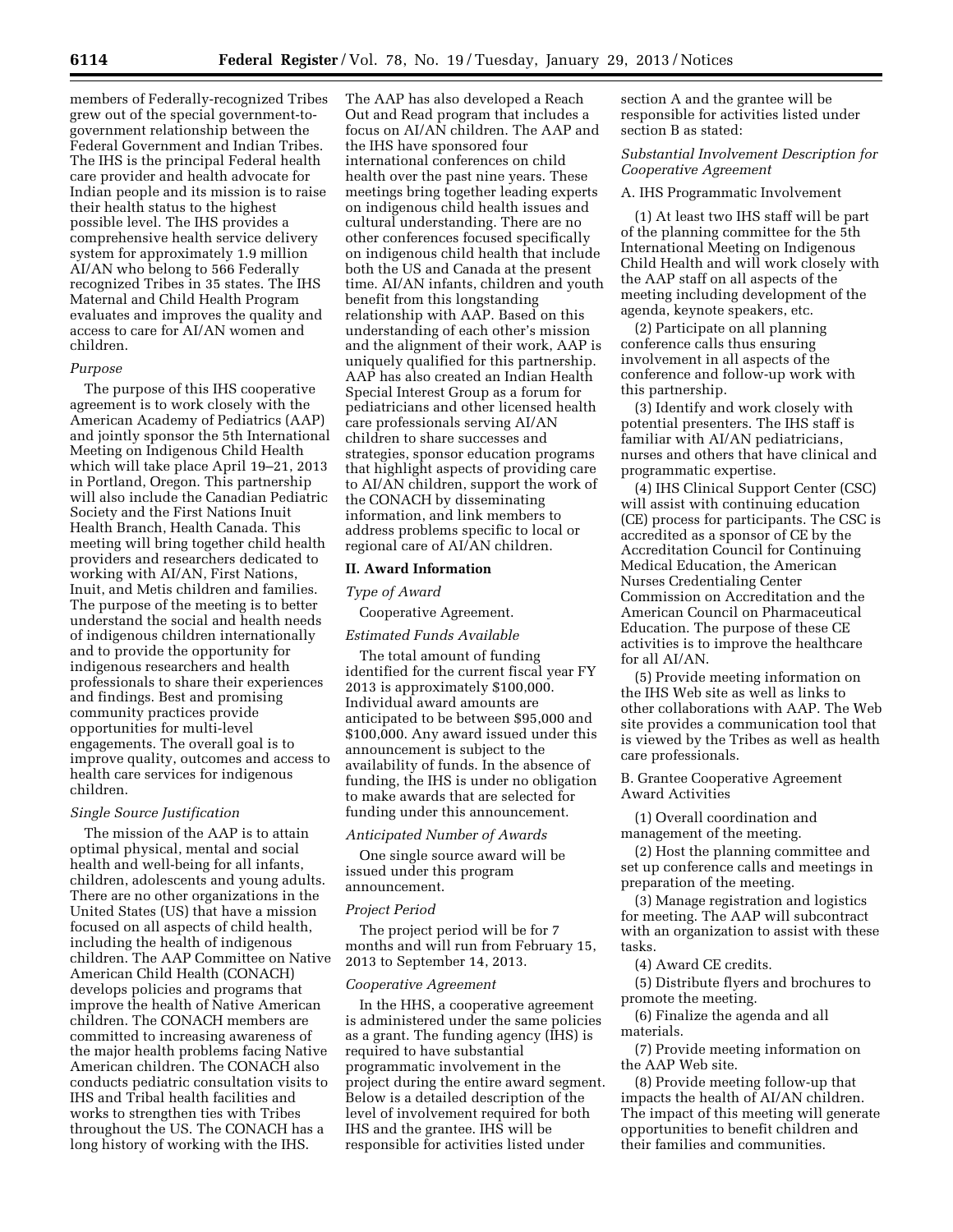# **III. Eligibility Information**

### *1. Eligibility*

The AAP is a 501(c)(3) non-profit organization. AAP must provide proof of 501(c)(3) status.

**Note:** Please refer to Section IV.2 (Application and Submission Information/ Subsection 2, Content and Form of Application Submission) for additional poof of applicant status documents required such as proof of non-profit status, etc.

#### *2. Cost Sharing or Matching*

The IHS does not require matching funds or cost sharing for grants or cooperative agreements.

#### *3. Other Requirements*

If application budgets exceed the highest dollar amount outlined under the ''Estimated Funds Available'' section within this funding announcement, the application will be considered ineligible and will not be reviewed for further consideration. If deemed ineligible, IHS will not return the application. The applicant will be notified by email by the Division of Grants Management of this decision.

### Proof of Non-Profit Status

An applicant submitting any of the above additional documentation after the initial application submission due date is required to ensure the information was received by the IHS by obtaining documentation confirming delivery (i.e. FedEx tracking, postal return receipt, etc.).

# **IV. Application and Submission Information**

## *1. Obtaining Application Materials*

The application package and detailed instructions for this announcement can be found at *<http://www.Grants.gov>*or *[http://www.ihs.gov/](http://www.ihs.gov/NonMedicalPrograms/gogp/index.cfm?module=gogp_funding)* 

*[NonMedicalPrograms/gogp/](http://www.ihs.gov/NonMedicalPrograms/gogp/index.cfm?module=gogp_funding) [index.cfm?module=gogp](http://www.ihs.gov/NonMedicalPrograms/gogp/index.cfm?module=gogp_funding)*\_*funding.* 

Questions regarding the electronic application process may be directed to Paul Gettys at (301) 443–2114.

## *2. Content and Form Application Submission*

The applicant must include the project narrative as an attachment to the application package. Mandatory documents for all applicants include:

• Table of contents.

• Abstract (one page) summarizing the project.

• Application forms:

 $\circ$  SF-424, Application for Federal Assistance.

Æ SF–424A, Budget Information— Non-Construction Programs.

Æ SF–424B, Assurances—Non-Construction Programs.

• Budget Justification and Narrative (must be single-spaced and not exceed five pages).

• Project Narrative (must be single spaced and not exceed ten pages).

 $\circ$  Background information on the organization.

 $\heartsuit$  Proposed scope of work, objectives, and activities that provide a description of what will be accomplished, including a one-page Timeframe Chart.

• 501(c)(3) Certificate.

• Disclosure of Lobbying Activities (SF–LLL).

• Certification Regarding Lobbying (GG-Lobbying Form).

• Copy of current Negotiated Indirect Cost rate (IDC) agreement (required) in order to receive IDC.

• Organizational Chart.

• Documentation of current OMB A– 133 required Financial Audit (if applicable).

Acceptable forms of documentation include:

 $\circ$  Email confirmation from Federal Audit Clearinghouse (FAC) that audits were submitted; or

 $\circ$  Face sheets from audit reports. These can be found on the FAC Web site: *[http://harvester.census.gov/sac/](http://harvester.census.gov/sac/dissem/accessoptions.html?submit=Go+To+Database) [dissem/accessoptions.html?submit=Go+](http://harvester.census.gov/sac/dissem/accessoptions.html?submit=Go+To+Database) [To+Database.](http://harvester.census.gov/sac/dissem/accessoptions.html?submit=Go+To+Database)* 

Public Policy Requirements

All Federal-wide public policies apply to IHS grants with exception of the Discrimination policy.

Requirements for Project and Budget Narratives

A. Project Narrative: This narrative should be a separate Word document that is no longer than ten pages and must: be single-spaced, be type written, have consecutively numbered pages, use black type not smaller than 12 characters per one inch, and be printed on one side only of standard size 81⁄2″ x 11″ paper.

Be sure to succinctly answer all questions listed under the evaluation criteria (refer to Section V.1, Evaluation criteria in this announcement) and place all responses and required information in the correct section (noted below), or they will not be considered or scored. These narratives will assist the Objective Review Committee (ORC) in becoming more familiar with the grantee's activities and accomplishments prior to this grant award. If the narrative exceeds the page limit, only the first ten pages will be reviewed. The 10-page limit for the narrative does not include the work plan, standard forms, table of contents,

budget, budget justifications, narratives, and/or other appendix items.

There are three parts to the narrative: Part A—Program Information; Part B— Program Planning and Evaluation; and Part C—Program Report. See below for additional details about what must be included in the narrative.

Part A: Program Information (3-Page Limitation)

### Section 1: Needs

Describe how the AAP has the organizational commitment and administrative infrastructure to support this international indigenous health meeting. Explain the previous planning activities for this meeting. Describe the relationship with the IHS and the capacity to support this work.

Part B: Program Planning and Evaluation (3-Page Limitation)

Section 1: Program Plans

Describe the conference plans in clear detail including the proposed timelines and activities for this meeting. Describe the anticipated impact of the meeting as it relates to improving the health services for AI/AN children and youth.

Section 2: Program Evaluation

Describe fully and clearly the plans for evaluating the impact of this meeting and anticipated results.

# Part C: Program Report (3-Page Limitation)

Section 1: Describe major accomplishments over the last 24 months. Describe major accomplishments over the last 24 months of AAP and its CONACH as it relates to the health of AI/AN children and youth.

Please identify and describe significant program achievements associated with the delivery of quality health services. Provide a comparison of the actual accomplishments to the goals established for the project period.

B. Budget Narrative: This narrative must describe the budget requested and match the scope of work described in the project narrative. The budget narrative should not exceed 5 pages.

### *3. Submission Dates and Times*

Applications must be submitted electronically through Grants.gov by 12:00 a.m., midnight Eastern Standard Time (EST) on the Application Deadline Date listed in the Key Dates section on page one of this announcement. Any application received after the application deadline will not be accepted for processing, nor will it be given further consideration for funding.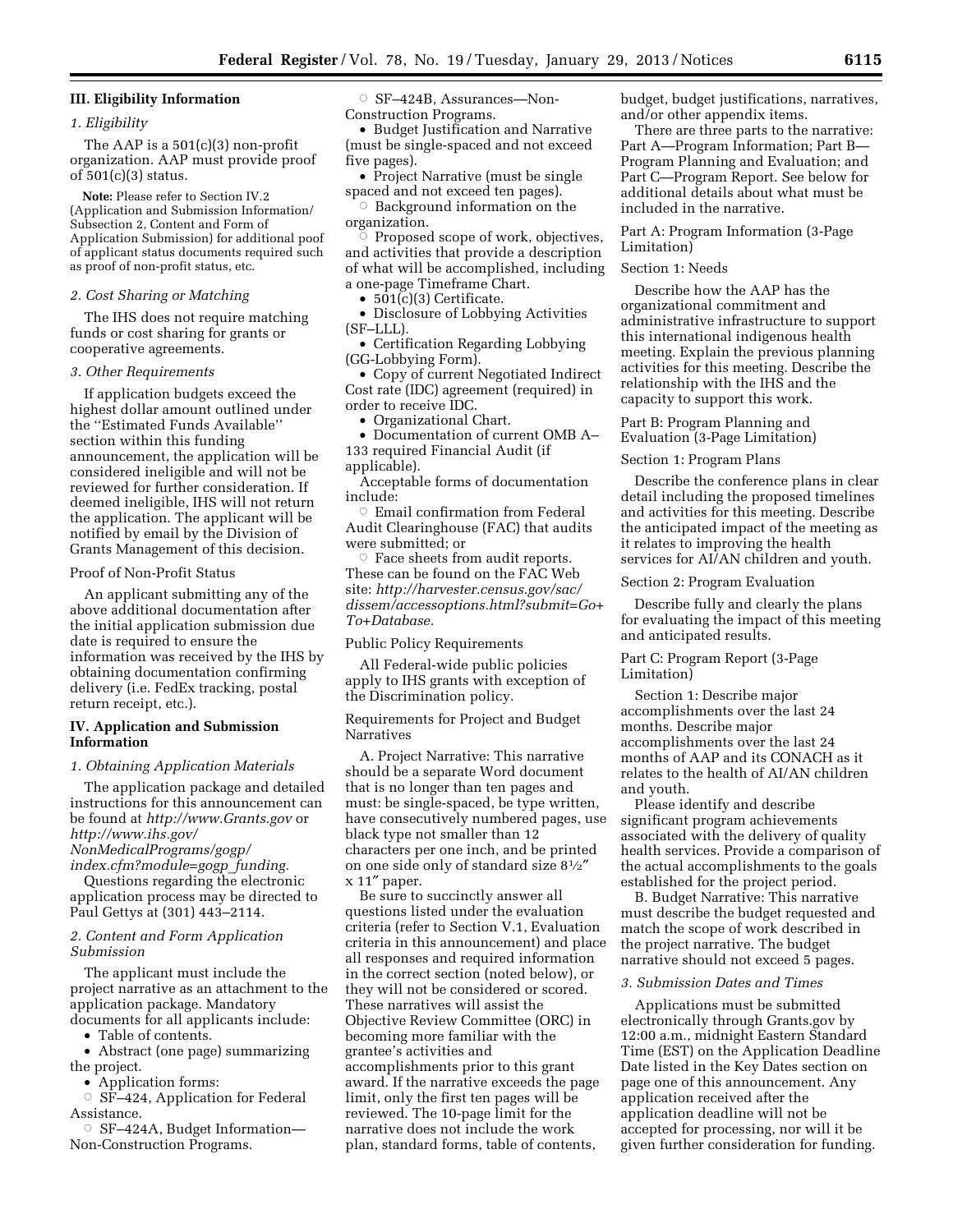The applicant will be notified by the Division of Grants Management (DGM) via email of this decision.

If technical challenges arise and assistance is required with the electronic application process, contact Grants.gov Customer Support via email to *[support@grants.gov](mailto:support@grants.gov)* or at (800) 518– 4726. Customer Support is available to address questions 24 hours a day, 7 days a week (except on Federal holidays). If problems persist, contact Paul Gettys, DGM (*[Paul.Gettys@ihs.gov](mailto:Paul.Gettys@ihs.gov)*) at (301) 443–2114. Please be sure to contact Mr. Gettys at least ten days prior to the application deadline. Please do not contact the DGM until you have received a Grants.gov tracking number. In the event you are not able to obtain a tracking number, call the DGM as soon as possible.

If the applicant needs to submit a paper application instead of submitting electronically via Grants.gov, prior approval must be requested and obtained (see Section IV.6 below for additional information). The waiver must be documented in writing (emails are acceptable), before submitting a paper application. A copy of the written approval must be submitted along with the hardcopy that is mailed to the DGM. Once the waiver request has been approved, the applicant will receive a confirmation of approval and the mailing address to submit the application. Paper applications that are submitted without a waiver from the Acting Director of DGM will not be reviewed or considered further for funding. The applicant will be notified via email of this decision by the Grants Management Officer of DGM. Paper applications must be received by the DGM no later than 5:00 p.m., EST, on the Application Deadline Date listed in the Key Dates section on page one of this announcement. Late applications will not be accepted for processing or considered for funding.

### *4. Intergovernmental Review*

Executive Order 12372 requiring intergovernmental review is not applicable to this program.

## *5. Funding Restrictions*

• Pre-award costs are not allowable. • The available funds are inclusive of

direct and appropriate indirect costs.

• Only one grant/cooperative agreement will be awarded per applicant.

• IHS will not acknowledge receipt of applications.

*6. Electronic Submission Requirements* 

All applications must be submitted electronically. Please use the *[http://](http://www.Grants.gov)* 

*[www.Grants.gov](http://www.Grants.gov)* Web site to submit an application electronically and select the ''Find Grant Opportunities'' link on the homepage. Download a copy of the application package, complete it offline, and then upload and submit the completed application via the *[http://](http://www.Grants.gov) [www.Grants.gov](http://www.Grants.gov)* Web site. Electronic copies of the application may not be submitted as attachments to email messages addressed to IHS employees or offices.

If the applicant receives a waiver to submit paper application documents, they must follow the rules and timelines that are noted below. The applicant must seek assistance at least 10 days prior to the Application Deadline Date listed in the Key Dates section on page one of this announcement.

Applicants that do not adhere to the timelines for System for Award Management (SAM) and/or *[http://](http://www.Grants.gov) [www.Grants.gov](http://www.Grants.gov)* registration or that fail to request timely assistance with technical issues will not be considered for a waiver to submit a paper application.

Please be aware of the following:

• Please search for the application package in *<http://www.Grants.gov>* by entering the CFDA number or the Funding Opportunity Number. Both numbers are located in the header of this announcement.

• If you experience technical challenges while submitting your application electronically, please contact Grants.gov Support directly at: *[support@grants.gov](mailto:support@grants.gov)* or (800) 518–4726. Customer Support is available to address questions 24 hours a day, 7 days a week (except on Federal holidays).

• Upon contacting Grants.gov, obtain a tracking number as proof of contact. The tracking number is helpful if there are technical issues that cannot be resolved and waiver from the agency must be obtained.

• If it is determined that a waiver is needed, the applicant must submit a request in writing (emails are acceptable) to *[GrantsPolicy@ihs.gov](mailto:GrantsPolicy@ihs.gov)*  with a copy to *[Tammy.Bagley@ihs.gov.](mailto:Tammy.Bagley@ihs.gov)*  Please include a clear justification for the need to deviate from the standard electronic submission process.

• If the waiver is approved, the application should be sent directly to the DGM by the Application Deadline Date listed in the Key Dates section on page one of this announcement.

• An applicant is strongly encouraged not to wait until the deadline date to begin the application process through Grants.gov as the registration process for SAM and Grants.gov could take up to 15 working days.

• Please use the optional attachment feature in Grants.gov to attach additional documentation that may be requested by the DGM.

• An applicant must comply with any page limitation requirements described in this Funding Announcement.

• After electronically submitting the application, the applicant will receive an automatic acknowledgment from Grants.gov that contains a Grants.gov tracking number. The DGM will download the application from Grants.gov and provide necessary copies to the appropriate agency officials. Neither the DGM nor the OCPS will notify AAP that the application has been received.

• Email applications will not be accepted under this announcement.

Dun and Bradstreet (D&B) Data Universal Numbering System (DUNS)

All IHS applicants and grantee organizations are required to obtain a DUNS number and maintain an active registration in the SAM database. The DUNS number is a unique 9-digit identification number provided by D&B which uniquely identifies each entity. The DUNS number is site specific; therefore, each distinct performance site may be assigned a DUNS number. Obtaining a DUNS number is easy, and there is no charge. To obtain a DUNS number, please access it through *[http://fedgov.dnb.com/webform,](http://fedgov.dnb.com/webform)* or to expedite the process, call (866) 705– 5711.

All HHS recipients are required by the Federal Funding Accountability and Transparency Act of 2006, as amended (''Transparency Act''), to report information on subawards. Accordingly, all IHS grantees must notify potential first-tier subrecipients that no entity may receive a first-tier subaward unless the entity has provided its DUNS number to the prime grantee organization. This requirement ensures the use of a universal identifier to enhance the quality of information available to the public pursuant to the ''Transparency Act.''

#### System for Award Management (SAM)

Organizations that were not registered with CCR and have not registered with SAM will need to obtain a DUNS number first and then access the SAM online registration through the SAM home page at *<https://www.sam.gov>* (U.S. organizations will also need to provide an Employer Identification Number from the Internal Revenue Service that may take an additional 2–5 weeks to become active). Completing and submitting the registration takes approximately one hour to complete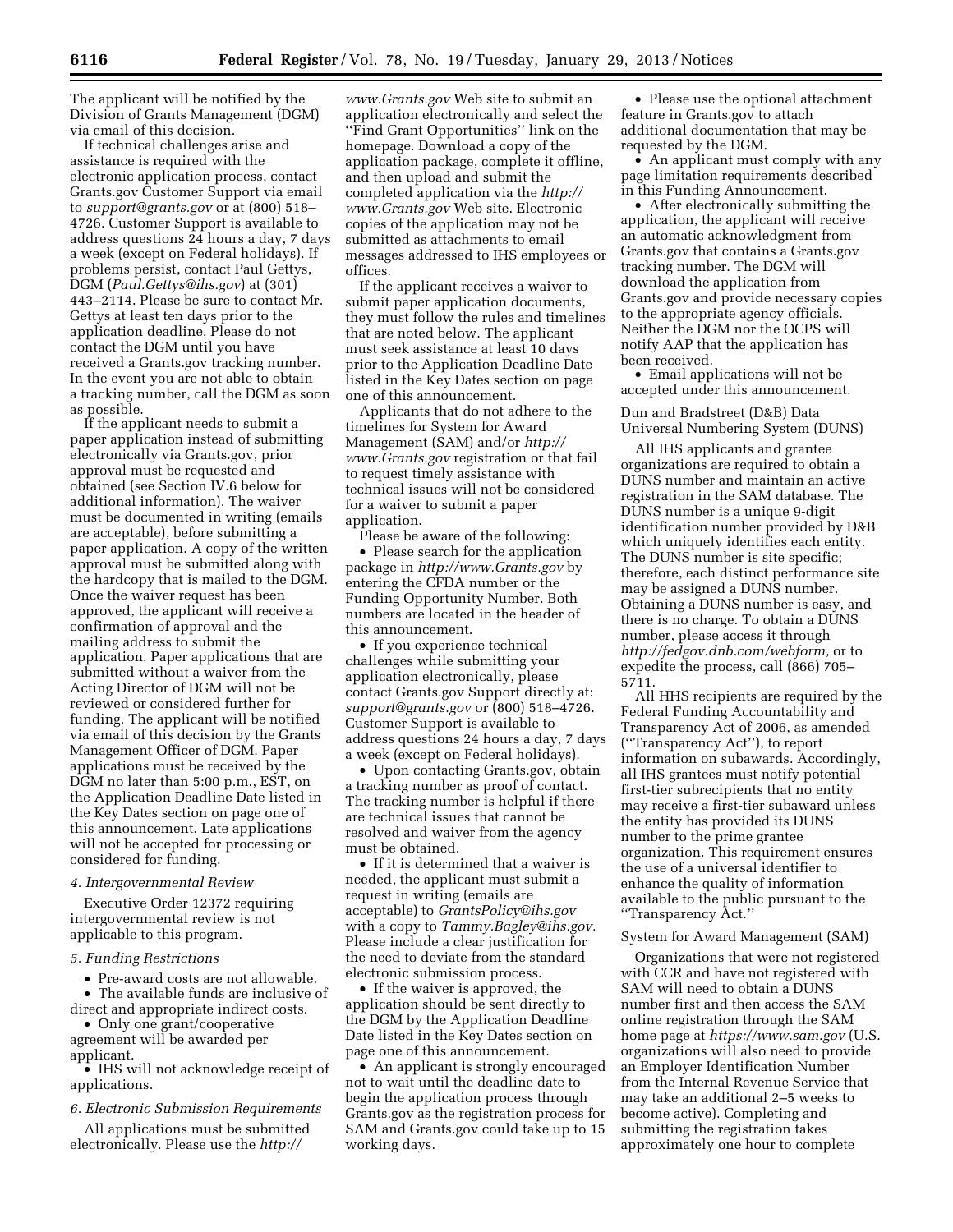and SAM registration will take 3–5 business days to process. Registration with the SAM is free of charge. Applicants may register online at *[https://www.sam.gov.](https://www.sam.gov)* 

Additional information on implementing the Transparency Act, including the specific requirements for DUNS and SAM, can be found on the IHS Grants Management, Grants Policy Web site: *[http://www.ihs.gov/](http://www.ihs.gov/NonMedicalPrograms/gogp/index.cfm?module=gogp_policy_topics) [NonMedicalPrograms/gogp/](http://www.ihs.gov/NonMedicalPrograms/gogp/index.cfm?module=gogp_policy_topics) [index.cfm?module=gogp](http://www.ihs.gov/NonMedicalPrograms/gogp/index.cfm?module=gogp_policy_topics)*\_*policy*\_*topics.* 

#### **V. Application Review Information**

The instructions for preparing the application narrative also constitute the evaluation criteria for reviewing and scoring the application. Weights assigned to each section are noted in parentheses. The narrative section should be written in a manner that is clear to outside reviewers unfamiliar with prior related activities of the applicant. It should be well organized, succinct, and contain all information necessary for reviewers to understand the project fully. Points will be assigned to each evaluation criteria adding up to a total of 100 points. A minimum score of 75 points is required for funding. Points are assigned as follows:

## *1. Criteria*

A. Introduction and Need for Assistance (30 Points)

This section should include an understanding of the need for assistance by IHS in the 5th International Meeting on Indigenous Child Health. Applicant should describe demographic and health status of the AI/AN child health population; geographic and social factors including availability of health providers and access to care; funding streams and available resources and partners that can support AI/AN health care; and organizational structure of the Indian health system.

B. Project Objective(s), Work Plan and Approach (40 Points)

This section should demonstrate the soundness and effectiveness of the AAP's proposal. Describe how the planning will be managed and the specific role of AAP. Describe the AAP's program objectives as they relate to the proposed work plan and IHS program involvement.

#### C. Program Evaluation (10 Points)

This section should show how the progress on this project will be assessed and how the success of the program will be judged. Specifically, list and describe the outcomes by which program will be evaluated. Identify the individuals

responsible for evaluation of the meeting and their qualifications.

D. Organizational Capabilities, Key Personnel and Qualifications (10 Points)

This section outlines the broader capacity of the organization to complete the project outlined in the work plan. It includes the identification of personnel responsible for completing tasks and the chain of responsibility for successful completion of the program outlined in the work plan.

(1) Describe the structure of the organization.

(2) Describe the ability of the organization to manage the proposed project.

(3) List key personnel who will work on the project/meeting. In the appendix, include position descriptions and resumes of key staff and their duties and experience. Describe who will be writing progress reports.

## E. Categorical Budget and Budget Justification (10 Points)

This section should provide a clear estimate of the program costs and justification for expenses for the cooperative agreement period. The budget and budget justification should be consistent with the tasks identified in the work plan. If indirect costs are claimed, indicate and apply the current negotiated rate to the budget. Include a copy of the rate agreement in the appendix.

#### *2. Review and Selection*

The applicant will be prescreened by the DGM staff for eligibility and completeness as outlined in the funding announcement. An incomplete application and/or an application that is non-responsive to the eligibility criteria will not be referred to the ORC. The applicant will be notified by DGM, via email, to outline minor missing components (i.e., signature on the SF– 424, audit documentation, key contact form) needed for an otherwise complete application. All missing documents must be sent to DGM on or before the due date listed in the email of notification of missing documents required.

To obtain a minimum score for funding by the ORC, the applicant must address all program requirements and provide all required documentation. If the applicant receives less than a minimum score, it will be considered to be ''Disapproved'' and will be informed via email by the IHS Program Office of their application's deficiencies. A summary statement outlining the strengths and weaknesses of the application will be provided to each

disapproved applicant. The summary statement will be sent to the Authorized Organizational Representative (AOR) that is identified on the face page (SF– 424) of the application within 30 days of the completion of the Objective Review.

### **VI. Award Administration Information**

# *1. Award Notices*

The Notice of Award (NoA) is a legally binding document signed by the Grants Management Officer and serves as the official notification of the grant award. The NoA will be initiated by the DGM in the grant system, GrantSolutions.gov. Each entity that is approved for funding under this announcement will need to request or have a user account in GrantSolutions in order to retrieve their NoA. The NoA is the authorizing document for which funds are dispersed to the approved entities and reflects the amount of Federal funds awarded, the purpose of the grant, the terms and conditions of the award, the effective date of the award, and the budget/project period.

# Disapproved Applicants

An applicant who receives a score less than the recommended funding level for approval (75) and are deemed to be disapproved by the ORC will receive an Executive Summary Statement from the IHS program office within 30 days of the conclusion of the ORC outlining the weaknesses and strengths of the submitted application. The IHS program office will also provide additional contact information as needed to address questions and concerns as well as provide technical assistance if desired.

### Approved But Unfunded Applicants

An approved but unfunded applicant that met the minimum scoring range and was deemed by the ORC to be ''Approved'', but was not funded due to lack of funding, will have their application held by DGM for a period of one year. If additional funding becomes available during the course of FY 2013, the approved application may be reconsidered by the awarding program office for possible funding. The applicant will also receive an Executive Summary Statement from the IHS program office within 30 days of the conclusion of the ORC.

**Note:** Any correspondence other than the official NoA signed by an IHS Grants Management Official announcing to the Project Director that an award has been made to their organization is not an authorization to implement their program on behalf of IHS.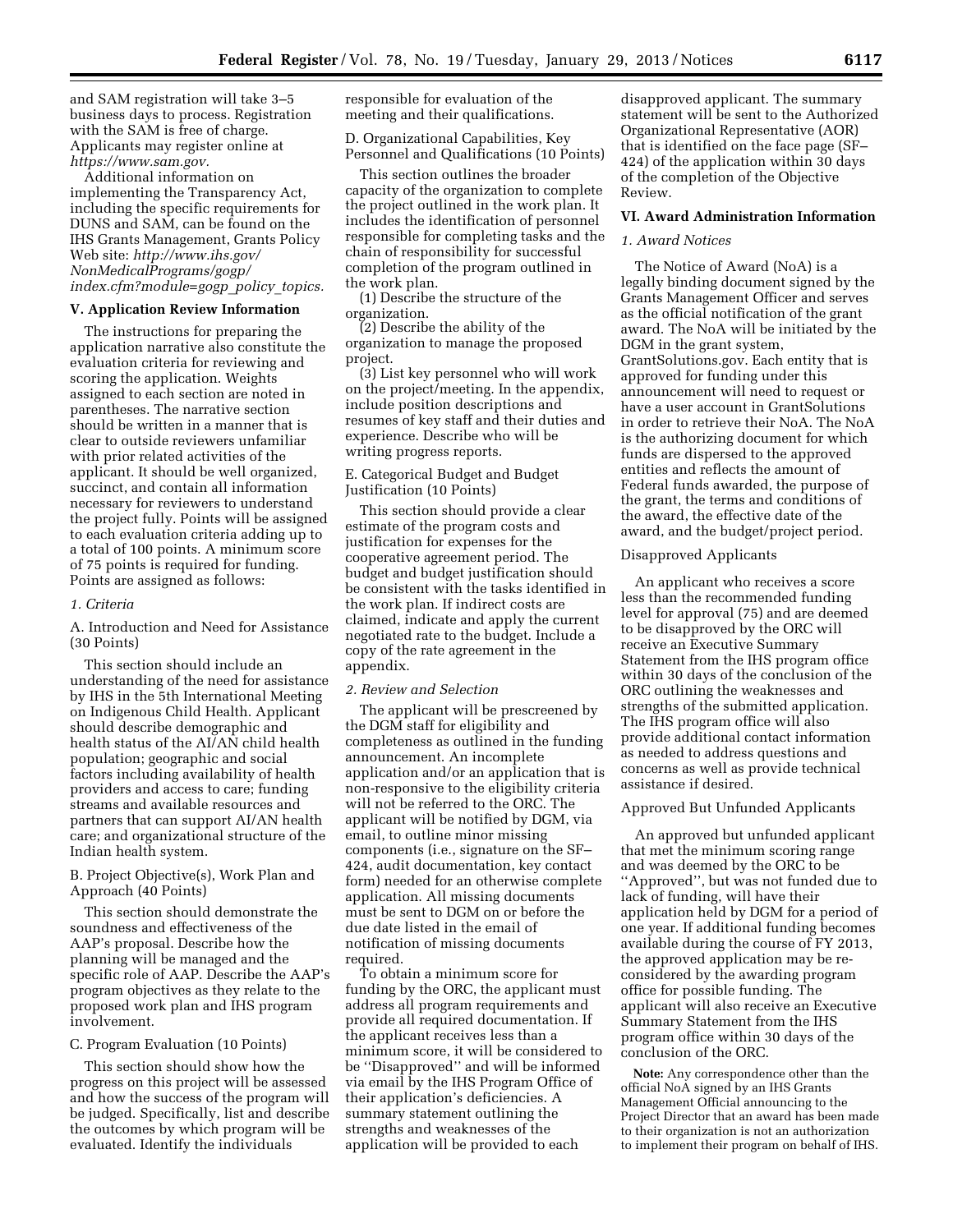# *2. Administrative Requirements*

Cooperative agreements are administered in accordance with the following regulations, policies, and Office of Management and Budget (OMB) cost principles:

A. The criteria as outlined in this Program Announcement.

B. Administrative Regulations for Grants:

• 45 CFR part 92, Uniform Administrative Requirements for Grants and Cooperative Agreements to State, Local and Tribal Governments. 45 CFR part 74, Uniform Administrative Requirements for Awards and Subawards to Institutions of Higher Education, Hospitals, and other Nonprofit Organizations.

C. Grants Policy:

• HHS Grants Policy Statement, Revised 01/07.

D. Cost Principles:

• 2 CFR part 225—Cost Principles for State, Local, and Indian Tribal Governments (OMB Circular A–87).

• 2 CFR part 230 —Cost Principles for Non-Profit Organizations (OMB Circular A–122).

E. Audit Requirements:

• OMB Circular A–133, Audits of States, Local Governments, and Nonprofit Organizations.

#### *3. Indirect Costs*

This section applies to all grant recipients that request reimbursement of indirect costs (IDC) in their grant application. In accordance with HHS Grants Policy Statement, Part II–27, IHS requires applicants to obtain a current IDC rate agreement prior to award. The rate agreement must be prepared in accordance with the applicable cost principles and guidance as provided by the cognizant agency or office. A current rate covers the applicable grant activities under the current award's budget period. If the current rate is not on file with the DGM at the time of award, the IDC portion of the budget will be restricted. The restrictions remain in place until the current rate is provided to the DGM.

Generally, IDC rates for IHS grantees are negotiated with the Division of Cost Allocation (DCA) *<https://rates.psc.gov/>*  and the Department of Interior (National Business Center) *[http://](http://www.aqd.nbc.gov/services/ICS.aspx)  [www.aqd.nbc.gov/services/ICS.aspx.](http://www.aqd.nbc.gov/services/ICS.aspx)* For questions regarding the indirect cost policy, please call (301) 443–5204 to request assistance.

### *4. Reporting Requirements*

The grantee must submit required reports consistent with the applicable deadlines. Failure to submit required

reports within the time allowed may result in suspension or termination of an active grant, withholding of additional awards for the project, or other enforcement actions such as withholding of payments or converting to the reimbursement method of payment. Continued failure to submit required reports may result in one or both of the following: (1) the imposition of special award provisions; and (2) the non-funding or non-award of other eligible projects or activities. This requirement applies whether the delinquency is attributable to the failure of the grantee organization or the individual responsible for preparation of the reports. Reports must be submitted electronically via GrantSolutions. Personnel responsible for submitting reports will be required to obtain a login and password for GrantSolutions. Please see the Agency Contacts list in section VII for the systems contact information.

The reporting requirements for this program are noted below.

#### A. Progress Reports

Program progress reports are required semi annually, within 30 days after the budget period ends. These reports must include a brief comparison of actual accomplishments to the goals established for the period, or, if applicable, provide sound justification for the lack of progress, and other pertinent information as required. A final report must be submitted within 90 days of expiration of the budget/project period.

# B. Financial Reports

Federal Financial Report FFR (SF– 425), Cash Transaction Reports are due 30 days after the close of every calendar quarter to the Division of Payment Management, HHS at: *[http://](http://www.dpm.psc.gov)  [www.dpm.psc.gov.](http://www.dpm.psc.gov)* It is recommended that the applicant also send a copy of the FFR (SF–425) report to the Grants Management Specialist. Failure to submit timely reports may cause a disruption in timely payments to the applicant's organization.

Grantees are responsible and accountable for accurate information being reported on all required reports: the Progress Reports and Federal Financial Report.

C. Federal Subaward Reporting System (FSRS)

This award may be subject to the Transparency Act subaward and executive compensation reporting requirements of 2 CFR part 170.

The Transparency Act requires the OMB to establish a single searchable

database, accessible to the public, with information on financial assistance awards made by Federal agencies. The Transparency Act also includes a requirement for recipients of Federal grants to report information about firsttier subawards and executive compensation under Federal assistance awards.

IHS has implemented a Term of Award into all IHS Standard Terms and Conditions, NoAs and funding announcements regarding the FSRS reporting requirement. This IHS Term of Award is applicable to all IHS grant and cooperative agreements issued on or after October 1, 2010, with a \$25,000 subaward obligation dollar threshold met for any specific reporting period. Additionally, all new (discretionary) IHS awards (where the project period is made up of more than one budget period) and where: 1) the project period start date was October 1, 2010 or after and 2) the primary awardee will have a \$25,000 subaward obligation dollar threshold during any specific reporting period will be required to address the FSRS reporting. For the full IHS award term implementing this requirement and additional award applicability information, visit the Grants Management Grants Policy Web site at: *[http://www.ihs.gov/](http://www.ihs.gov/NonMedicalPrograms/gogp/index.cfm?module=gogp_policy_topics) [NonMedicalPrograms/gogp/](http://www.ihs.gov/NonMedicalPrograms/gogp/index.cfm?module=gogp_policy_topics)* 

*[index.cfm?module=gogp](http://www.ihs.gov/NonMedicalPrograms/gogp/index.cfm?module=gogp_policy_topics)*\_*policy*\_*topics.*  Telecommunication for the hearing impaired is available at: TTY (301) 443– 6394.

### **VII. Agency Contacts**

1. Questions on the programmatic issues may be directed to: CAPT Candace Jones, Administrative Officer, Improving Patient Care Program, 5300 Homestead Rd. NE., Albuquerque, NM 87110, Phone: 505–248–4861, Fax: 505– 248–4873, Email:

*[Candace.Jones@ihs.gov.](mailto:Candace.Jones@ihs.gov)* 

2. Questions on grants management and fiscal matters may be directed to: Ms. Cherron Smith, Grants Management Specialist, 801 Thompson Avenue, TMP Suite 360, Rockville, MD 20852, Phone: 301–443–5204, Fax: 301–443–9602, Email: *[Cherron.Smith@ihs.gtov.](mailto:Cherron.Smith@ihs.gtov)* 

3. Questions on systems matters may be directed to: Paul Gettys, Grant Systems Coordinator, 801 Thompson Avenue, TMP Suite 360, Rockville, MD 20852, Phone: 301–443–2114; or the DGM main line 301–443–5204, Fax: 301–443–9602, Email: *[Paul.Gettys@ihs.gov.](mailto:Paul.Gettys@ihs.gov)* 

## **VIII. Other Information**

The Public Health Service strongly encourages all cooperative agreement and contract recipients to provide a